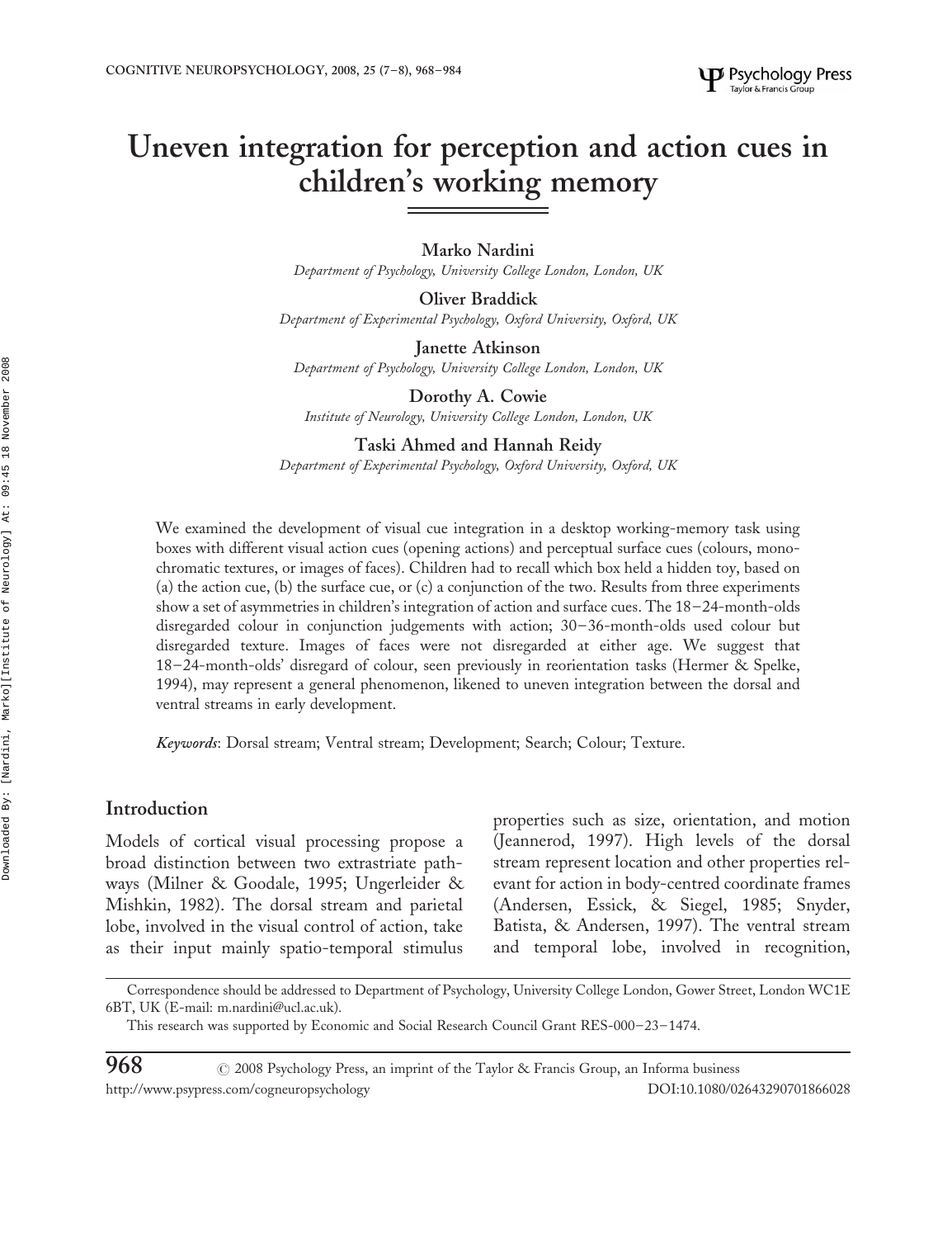process mainly surface properties, such as colour and pattern (Kobatake & Tanaka, 1994; McKeefrey & Zeki, 1997), and high levels of the ventral stream represent complex objects such as faces (Kanwisher, McDermott, & Chun, 1997). It is acknowledged, however, that the separation between dorsal and ventral stream processing is not complete, either anatomically or behaviourally (Goodale & Westwood, 2004; Jeannerod, 1999; Rossetti & Pisella, 2002). Indeed, since most everyday actions are guided partly by recognition of objects' surface features, there must be extensive interaction between "ventral" and "dorsal" representations. Selecting the most ripe apple, as judged by colour, is an example of a motor act based on a surface property processed mainly in the ventral stream.

There are many routes by which ventral information may be made available for dorsal action planning. Rossetti and Pisella (2002) present an analysis of processing between V1 and M1 based on primate studies, which indicates that the dorsal and ventral streams interact at many levels before reaching motor output. The frontal networks that project to motor areas receive both dorsal and ventral information, and, strikingly, there is no known purely dorsal pathway to the motor areas. This analysis suggests that the dorsal and ventral prefrontal and premotor cortices have a crucial role in combining dorsal and ventral visual information for action.

In early childhood, there is evidence for uneven development of dorsal and ventral stream visual processing; see below. In the present study we explicitly tested children's ability to remember combinations of "dorsal" and "ventral" visual cues. Participants had to discriminate among a novel set of objects, which were defined by the conjunction of two cues: a surface-based, actionirrelevant ("ventral stream") cue, such as colour, and a visual action ("dorsal stream") cue, such as the manual action that can be performed with the object. We measured each participant's performance on (a) the surface-based discrimination, (b) the action discrimination, and (c) discrimination for a conjunction of the two. We could therefore ask how well the abilities to use each

cue separately translated into ability to integrate the two.

# Development of the dorsal and ventral visual streams

Humans orient to visual stimuli from birth using subcortical mechanisms, but over the course of development visual function comes increasingly under cortical control. Two fundamental inputs to the dorsal and ventral streams are provided by the processing of global motion and form, in areas V5/MT and V4, respectively (Braddick & Qian, 2000; Gallant, Braun, & van Essen, 1993). Functional imaging confirms that in adults, processing global motion and form activate largely nonoverlapping areas in posterior cortex (Braddick, O'Brien, Wattam-Bell, Atkinson, & Turner, 2000). In infants, there is evidence for global motion processing, seen in a preference for coherently moving dots over noise, at 3–4 months (Wattam-Bell, 1994). Global form processing is apparent at  $4-5$  months, shown by a looking preference and evoked potential responses for coherently oriented line segments with a concentric organization (Braddick, Curran, Atkinson, Wattam-Bell, & Gunn, 2002; Braddick et al., 2006). In later childhood, discrimination for coherent motion reaches adult levels earlier than that for coherent form (Atkinson & Braddick, 2005; Gunn et al., 2002). In perceptual colour-from-motion tasks, there is evidence that colour and motion information are increasingly dissociated over the course of development (Dobkins, 2006); this process of developmental specialization may underlie improving abilities to discriminate within a stream, at the cost of integrating information between streams.

Evoked potential studies have assessed infants' processing of faces, associated with high levels of the ventral stream, and presaccadic potentials, related to cortical control of saccades at a high level of the dorsal stream. Event-related potential (ERP) measures at 6 months show some specialization for face processing, although face responses are less specific than those from adults (de Haan, Pascalis, & Johnson, 2002). At the same age,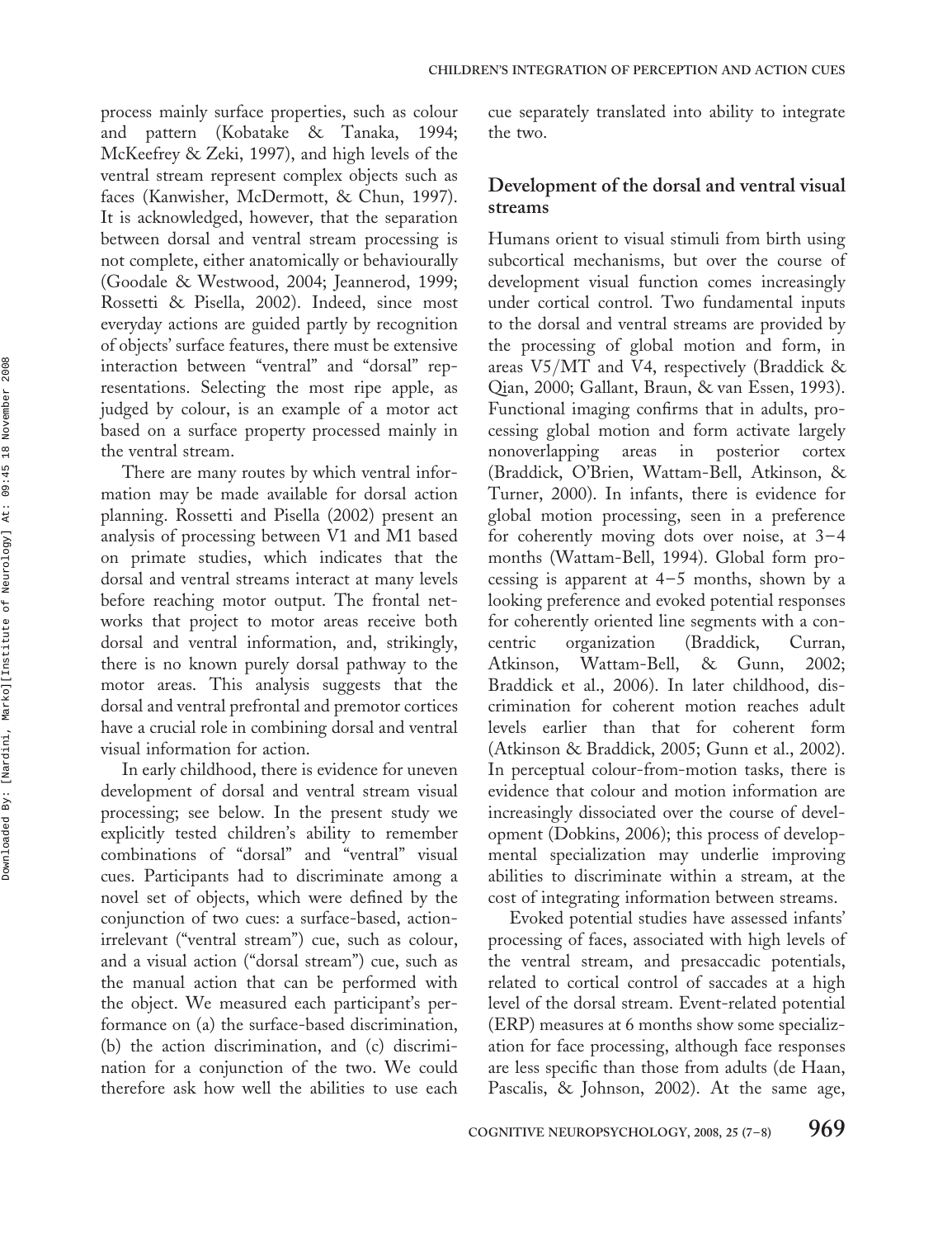there is not yet evidence for adult-like signals related to parietal saccade planning (Csibra, Tucker, & Johnson, 1998). Taken together, these studies do not indicate that either "dorsal" or "ventral" processing as a whole has a faster maturational rate, but that different functions within the dorsal and ventral streams mature unevenly with respect to each other. This unevenness may give rise to unusual patterns of processing for and interaction between different visual features; see below.

# The maintenance of dorsal- and ventralstream information in memory

Momentary visual input does not always directly guide action, but is also mediated by representations held in memory. Representations in semantic memory distinguish which objects to approach or avoid, based on perceptual criteria (such as the colours that distinguish ripe from unripe apples). Working memory maintains perceptual and semantic information about nearby objects while they are out of the field of view. In adult humans and primates, maintenance of different sensory cues in working memory depends on segregated feature-selective networks that include prefrontal cortex (PFC) and parietal cortex as well as areas of sensory cortex (Pasternak & Greenlee, 2005). Within PFC, there is functional segregation with respect to sensory modalities and stimulus attributes (Levy & Goldman-Rakic, 2000), as well as integration by multimodal neurons (Fuster, Bodner, & Kroger, 2000) and those coding multiple attributes within a modality (Rao, Rainer, & Miller, 1997). In adult working memory, there is evidence for independent maintenance of dorsal- and ventral-stream visual information. Maintenance of spatial and colour information shows differential activation on functional magnetic resonance imaging (fMRI), activating, respectively, more dorsal and more ventral regions of lateral prefrontal cortex (Mohr, Goebel, & Linden, 2006; Munk et al., 2002). There are also regions in PFC whose activation is linked to maintenance of both spatial and feature information in humans (Mohr et al., 2006) and PFC neurons that code conjunctions

of the spatial and feature information in primates (Rao et al., 1997). There is behavioural evidence that spatial and colour representations in working memory depend on different resources: In adults, a conjunction judgement for both a stimulus's colour and its orientation is as good as either of the single judgements (Mohr & Linden, 2005). Colour masks interfere with recall for stimulus colour but not location, while spatial masks interfere with location but not colour (Vuontela, Rama, Raninen, Aronen, & Carlson, 1999).

Developmental studies suggest that in young children, "dorsal" and "ventral" visual features are not held equally robustly in working memory. Generally there is an advantage for "dorsal" cues. Fixation times for objects reappearing after occlusion indicate that 10-month-olds maintain spatiotemporal but not feature information (Xu & Carey, 1996). When object features are systematically varied, individuation of objects by shape and size (relevant for both recognition and action) emerges earlier than by more purely "ventral" cues provided by texture and colour. (Wilcox, 1999). In a preferential-looking variant of a change detection task, infants' ability to bind colour and location after a brief delay emerged between 6.5 and 7.5 months (Oakes, Ross-Sheehy, & Luck, 2006). Which cues are maintained may also vary with the nature of the stimulus. With images of faces and monochromatic asterisks, infants responded to colour or feature changes but not to location changes, whereas with images of manipulable toys they responded to location changes but not to identity changes (Mareschal & Johnson, 2003). This suggests that very young infants selectively maintain either "dorsal" or "ventral" visual information in memory.

The measures in all these infant tasks came from looking time. Action responses, for which systematic errors of visual cognition can persist to a later age than that seen on looking-time measures (e.g., Hood, Cole-Davies, & Dias, 2003), may show poor integration of "dorsal" and "ventral" visual cues into later childhood. Children aged 18–30 months show scale errors,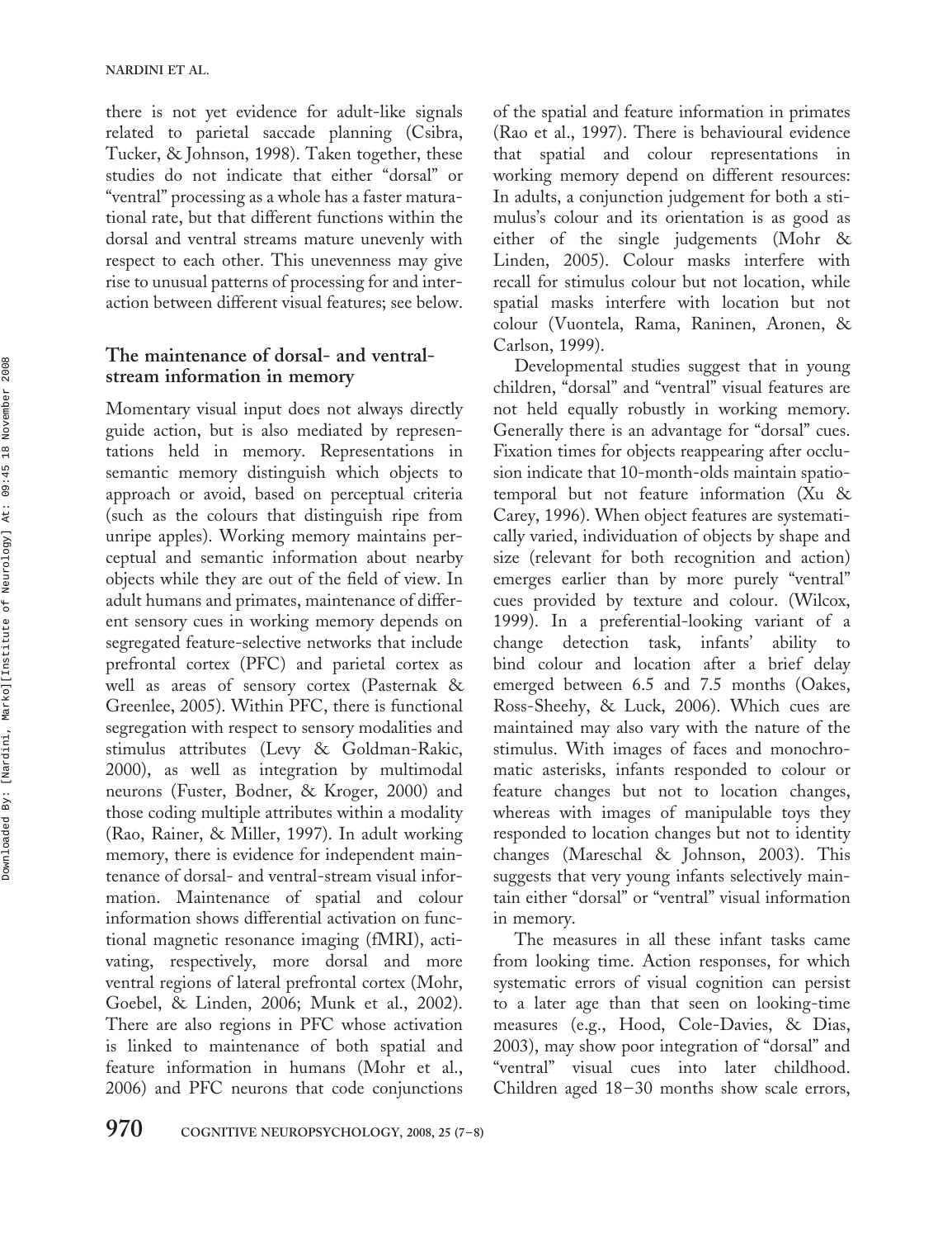attempting impossible actions on miniature objects (DeLoache, Uttal, & Rosengren, 2004), consistent with incorrect integration of perceptual information for action. Another striking failure to recruit a "ventral" cue, colour, for action, is seen in disoriented children aged 18–24 months and older, who in some circumstances fail to reorient themselves using the colours of walls in small enclosures (Hermer & Spelke, 1994, 1996; but see Learmonth, Nadel, & Newcombe, 2002; Nardini, Atkinson, & Burgess, 2008). Young children's disregard of wall colour for reorientation has been interpreted in terms of the operation of a specific module for spatial reorientation (Hermer & Spelke, 1994, 1996). Here we raise the possibility that disregard of colour may be a more general developmental phenomenon linked to difficulties with recruiting visual surface cues associated with the ventral stream (e.g., colour) for action. In the present studies we asked whether children aged 18–24 and 30–36 months would show failures to integrate colour and other surface cues with visual action cues. Children were tested on a working-memory task for either visual surface or visual action properties of an object, or both.

# EXPERIMENT 1

Children aged 18–24 months saw a toy hidden in one of four boxes, each of which had a unique combination of a surface-based cue (red or blue colour) and action cue (manual action needed to retrieve the toy; pull a hook or push through a curtain). After a short delay they were given a choice of boxes to search for the toy. Different conditions tested recall for box colour only, box action only, and the conjunction of the two. We predicted that the individual rates of colour and action recall would not predict the ability to use the two cues in conjunction: specifically, that as in reorientation tasks (Hermer & Spelke, 1994, 1996) colour information would be lost when it had to be combined with another cue.

Any visual difference signalling differential action possibilities ("affordances") necessarily also appears different in a purely perceptual judgement. Our "dorsal" action cue may therefore activate both dorsal-stream representations guiding a retrieval action and ventral-stream representations that perceptually recognize a distinctive feature such as the hook. Likewise, although our "ventral" colour cue is likely to be irrelevant for dorsal-stream action planning, there is evidence for some processing of colour in the dorsal stream (Gegenfurtner et al., 1994). Therefore we note that our cues (or indeed any cues) are unlikely to elicit purely ventral or dorsal stream representations. However we term them "ventral" and "dorsal" cues based on the hypothesis that they will be differentially processed by the two streams: colour relatively more by the ventral stream, action relatively more by the dorsal.

# Method

#### Participants

Participants were 11 children, 18–24 months old (6 male, mean age 20.8 months, SD 1.5 months). One further child was excluded from analysis owing to a response bias; see *Analysis*. For this and subsequent studies children were recruited from a volunteer database, and parents gave informed consent for their child's participation.

## Apparatus

Four cardboard boxes, each measuring  $15.5 \times 15.5$  $\times$  15.5 cm, were used for hiding objects and testing recall. Each box had a different combination of colour and retrieval action; see Figure 1a. The fronts of two boxes were red (Munsell 7R 5/18), while two were blue (7PB 3/10). The bottom half of each box had a panel 11 cm wide in the centre. In two boxes this panel was removed, and an opaque white fabric hung behind it. In the other two boxes the panel was a white door with a white hook mounted in its centre; pulling the hook opened the panel upwards, giving access to the inside of the box. Searching for a toy therefore involved pushing a hand through the fabric in one case, and pulling the door up using a hook in the other. The front edges of the boxes and the left and right edges of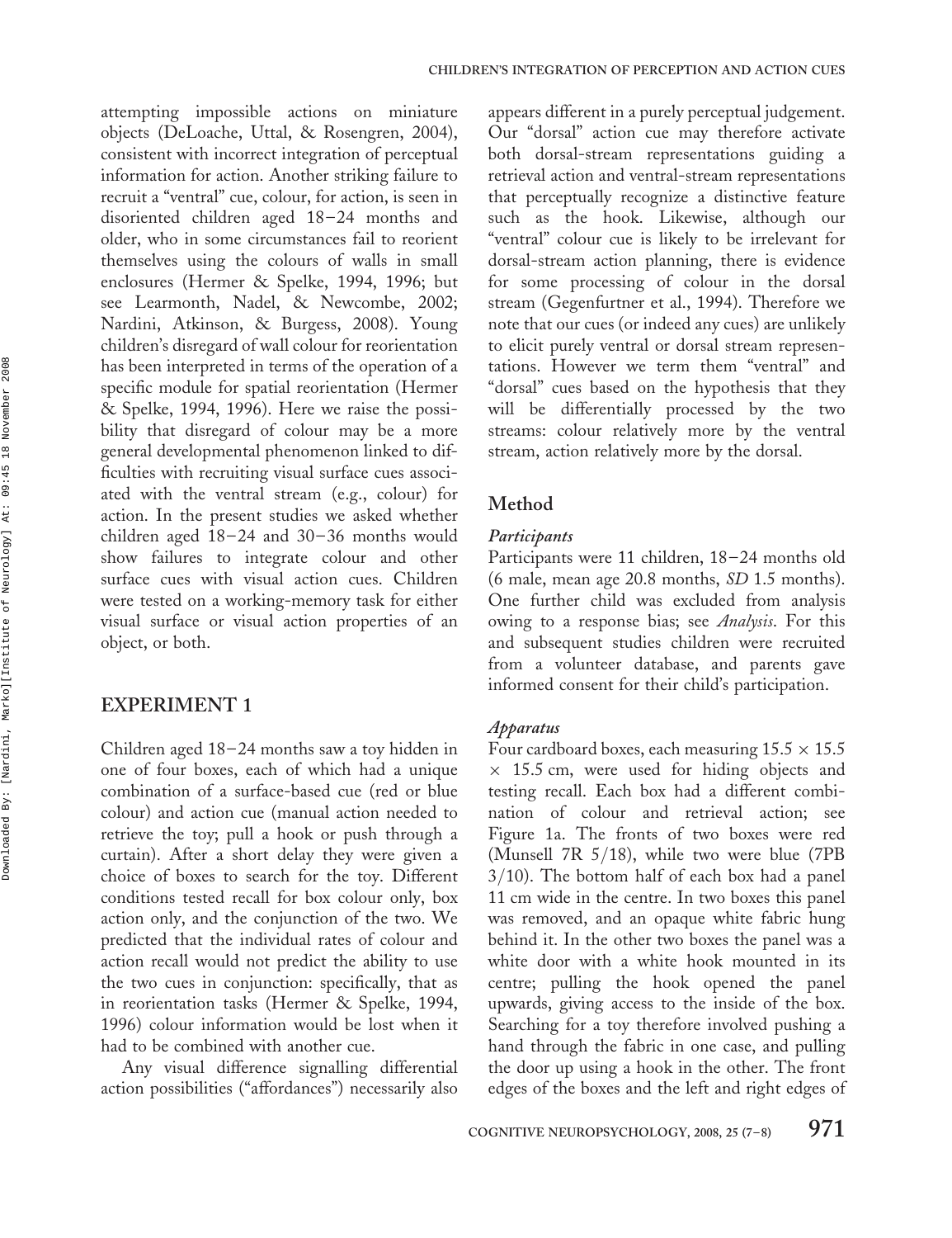

Figure 1. (a) The apparatus: four boxes, each a unique combination of colour (red or blue) and retrieval action (hook or curtain). Shades of grey are used to illustrate red and blue (the colours used did not have such a large brightness difference). (b) On each trial, participants saw a toy hidden in a box—in this example, the blue box with a hook. (c) The box was taken away and brought back alongside others, and the child was prompted to find the toy. Different conditions tested discrimination for colour, for action, and for the conjunction of the two.

the panels were outlined in black. A cardboard frame was used to present choices of either two or four boxes for search. This frame could accommodate either all four boxes in a  $2 \times 2$  arrangement, or a pair of boxes side by side. A variety of small toys were used for hiding and retrieval.

## Design and procedure

The child sat in a parent's lap at one side of a table, while the experimenter stood opposite. In an initial familiarization trial, all four boxes were presented in a random  $2 \times 2$  arrangement, and children watched as a different toy was hidden in each. They were then encouraged to retrieve all the toys, in any order. This familiarization phase ensured that children had experience opening all the different boxes before the experiment began. If necessary, children were shown how to open the boxes at this stage. The height of the parent and child's chair was set so the child faced the centre of the  $2 \times 2$  array, making it similarly easy to see and reach for all four boxes.

On each subsequent trial a single target box was shown, and the child watched as the experimenter hid a toy in this box. The experimenter narrated the hiding event, telling the child, for example, that the toy crocodile was going to hide. The target box, assigned pseudorandomly by alternation from participant to participant, remained the

same throughout the study. Using the same target throughout mirrors the procedure of Hermer and Spelke (1994, 1996), in whose reorientation task children always had to remember the same room corner, defined by a conjunction of colour and room geometry. Here, as there, the rationale for keeping the target constant (which according to some conventions makes this a reference memory task), was to exclude proactive memory interference as a source of error. We include an analysis of whether or not children incrementally learned the features of the box as the study progressed, which bears on interpretation of the task in terms of reference memory or working memory.

Once the toy was inside the box and out of view, the experimenter held the box up to draw the child's attention to it, before taking it out of view of the child and there slotting it in the frame, as part of an array of boxes to be presented in the search phase. The frame with the test boxes, including the target, was then presented to the child, who was encouraged to find the toy. On "colour" trials the correct box was presented alongside a different-colour, same-action counterpart. On "action" trials the correct box was presented alongside a different-action, same-colour counterpart. On "conjunction" trials, boxes with all four combinations of colours and actions were presented. On these trials finding the object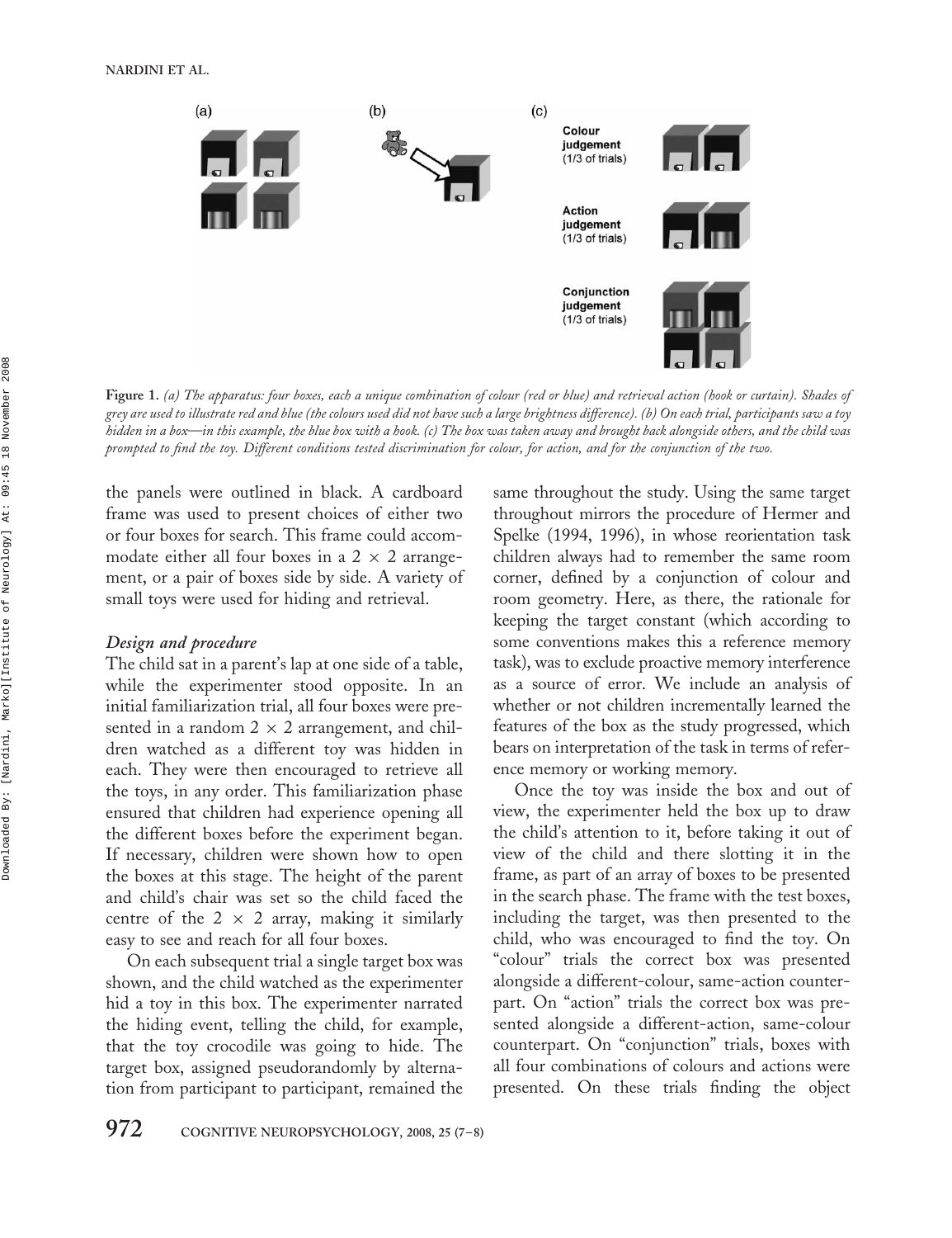depends on correctly judging both colour and action in conjunction. These conditions are illustrated in Figure 1. The first box whose front panel was touched was recorded, as once a curtain or hook was touched, tactile as well as visual information was available. The array of boxes was prepared before each trial began, so that the delay before retrieval was not any longer for four-box (conjunction) than two-box (single) trials.

The experiment was structured in four blocks of six trials, each block including two of each condition (colour, action, conjunction) in a random sequence. Half of all colour trials had the target box on the left. Likewise, half of all action trials had the target box on the left. In conjunction trials the target box appeared equally often in each of the four possible positions in a  $2 \times 2$  array (top left, top right, bottom left, bottom right), while the ordering of the three other boxes was generated randomly. Owing to the great difficulty in maintaining attention at this young age, many children would not complete all four blocks, but all completed at least three. Therefore in this and subsequent experiments, all those who completed at least three blocks were retained for analysis.

#### Analysis

On colour-only and action-only trials, children were required to discriminate between two boxes: the target and one other (see Figure 1). Each child's number of correct colour and action trials was converted to a percentage. The rate of correct search expected by chance was 50%. On conjunction trials children had a choice of four boxes. Two of these boxes were correct with respect to colour, while two were incorrect; likewise, with respect to action, two were correct and two incorrect. Therefore as in single judgements, the rates of correct use for either the colour or the action cue individually expected by chance were 50%. (The rate expected by chance for selection of the correct box, which depends on use of both cues, was 25%.)

Rates of colour-correct search were compared on paired two-tailed  $t$  tests to test the prediction that colour use would be reduced in conjunction judgements compared to single-cue judgements. Single and conjunction rates of action-correct search were likewise compared. Single judgements for colour and action were also compared to evaluate whether baseline abilities for the two judgements were matched. To evaluate whether there was incremental learning for the cues distinguishing the correct box, which remained the same for the duration of the study, analyses of variance (ANOVAs) analysed performance by block.

There were two criteria for exclusion: a strong side bias—more than 90% responses to one side—or a strong preference for the incorrect action or colour (0 out of 6, or 0–1 out of 8 correct single action or colour judgements; a participant searching at random would score this low less than 5% of the time).

## Results

Figure 2a plots mean percentage correct searches by action and colour on single judgement (twobox) and conjunction judgement (four-box) trials. Judgements for action alone were 76% correct, colour alone 61%. Both these rates were significantly above chance (50%) on one-tailed one-sample t tests; for action  $t(10) = 5.72$ ,  $p <$ .001; for colour  $t(10) = 2.39$ ,  $p < .02$ . Use of the action cue was also significantly more accurate than use of the colour cue on a paired  $t$  test (two-tailed);  $t(10) = 2.42, p < .04$ . Note that in conjunction judgements, correct use of either cue does not necessarily mean finding the box containing the toy. For example, of two colour-correct boxes, one is also action-correct (and contains the toy); the other is colour-correct but action-incorrect.

In the conjunction condition, when children were required to judge both action and colour, correct use of the action cue remained high at 79% and did not differ from the single action rate;  $t(10) = 0.67$ ,  $p > .5$ . By contrast, correct use of the colour cue fell to chance, 47%, a rate significantly lower than for use of the colour cue on its own;  $t(10) = 2.45$ ,  $\rho < .04$ . Therefore as predicted, when colour and action had to be judged in conjunction, use of colour fell. By contrast, in these same conjunction judgements the use of action did not change.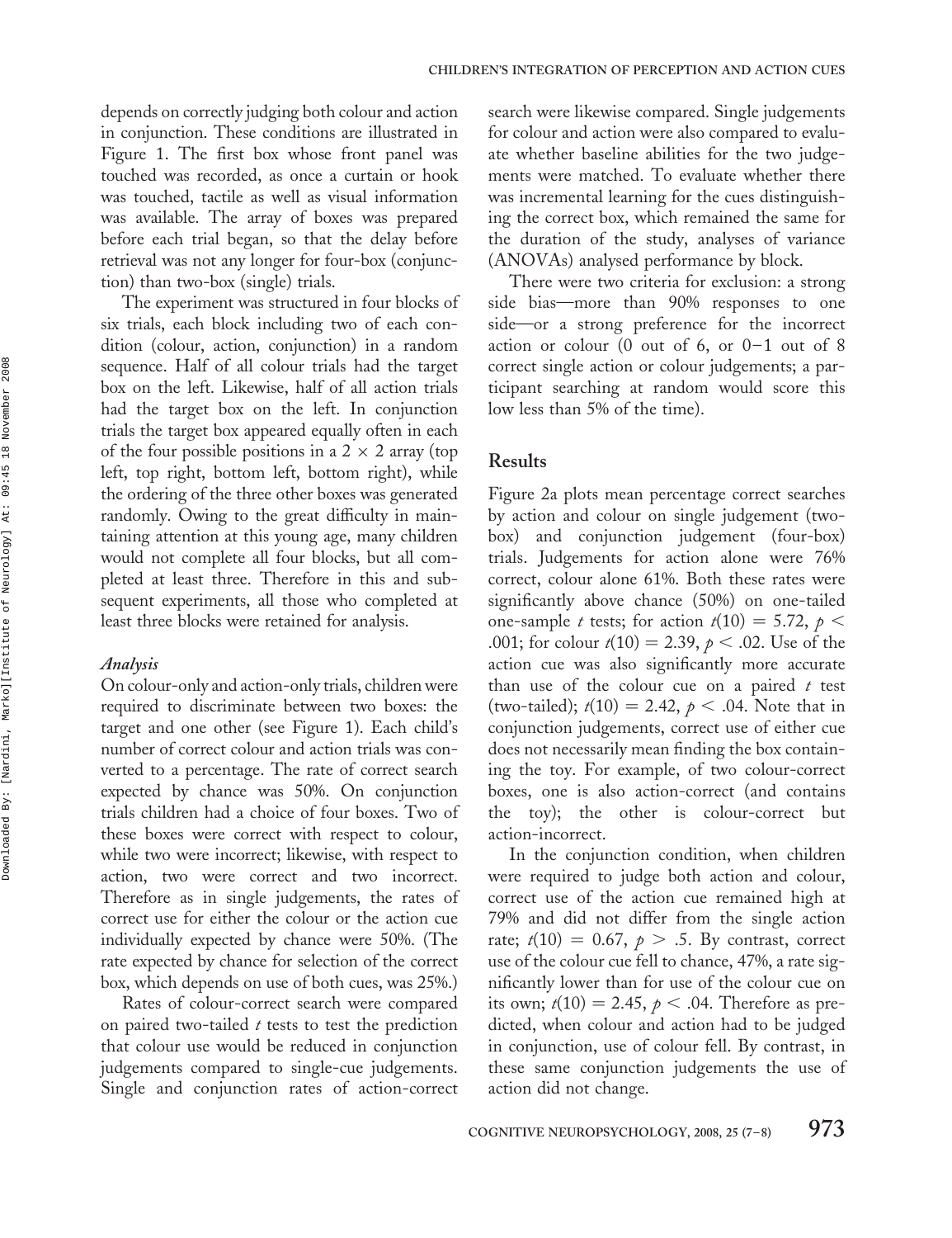

Figure 2. Results from (a) Experiment 1 and (b) Experiment 2. Mean percentage of searches (standard error bars) in single judgements (left) and conjunction judgements (right) correct with respect to action (white bars) and colour (grey bars). The rate of correct search expected by chance is shown. Results of two-tailed paired  $t$  tests comparing conditions: "\*" significant at the 5% level (two-tailed); "n.s." not significant.

To evaluate effects of learning, rates of correct search were analysed for the first three blocks (which were completed by all participants) in ANOVAs with block as a within-subjects factor. There was no significant effect of block for single colour,  $F(2) = 0.51$ ,  $p > .6$ , single action,  $F(2) = 0.86, p > .4$ , conjunction colour,  $F(2) =$ 1.06,  $p > .3$ , or conjunction action,  $F(2) = 1.46$ ,  $p > 0.2$ , judgements. There was therefore no evidence that incremental learning played a role in children's discriminations for either cue.

## Discussion

The baseline rates for single action and colour discriminations provide a measure of how successfully

each of these cues was held in working memory while the target box was out of view and was subsequently used to judge between the correct box and one other. If the "dorsal" and "ventral" visual cues provided, respectively, by action and colour information were maintained and integrated independently for conjunction judgements, the probability of correctly using either cue should remain the same as that in the single condition. This pattern was not found: Instead use of the colour cue fell to chance in conjunction judgements, while use of the action cue remained high. That is, children acted as if they remembered the action but forgot the colour. Given that the initial part of single and conjunction trials did not differ, the contents of children's memory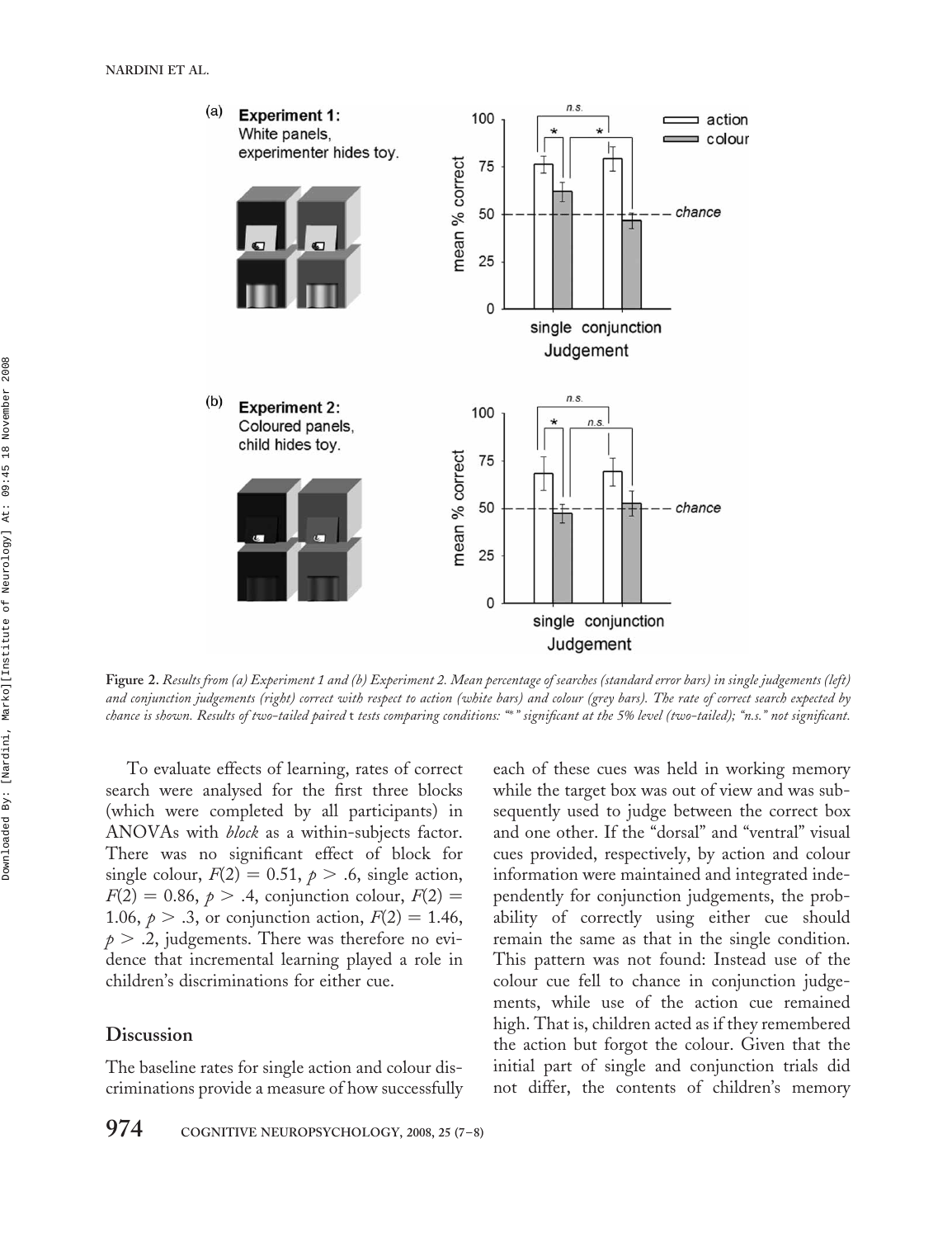could not have been different for the two conditions. However, colour was more often used to guide action when it was the only cue relevant at retrieval than when it was one of two relevant cues.

Baseline performance on each of the two discriminations was not matched: Children were significantly better at using the action cue than the colour cue on its own. It is possible, therefore, that the decline in use of colour in this study does not reflect anything special about colour processing, but is a more general effect in which use of the weaker of two cues declines in conjunction judgements. Therefore although the results meet the prediction that colour will be poorly used in conjunction, it is not possible to tell whether this is only a consequence of colour being less well encoded in the first place. In Experiment 2 we sought to achieve a better match in use of the two cues for single judgements.

## EXPERIMENT 2

## Method

Participants were 10 children 18–24 months old (7 male, mean age 22.0 months, SD 1.6 months). We attempted to boost the colour cue by also colouring the panels and curtains of the boxes, on which children act to retrieve the toy. Thus the whole fronts of the boxes were now red and blue, except for the hooks on hook-boxes, which remained white; see Figure 2b. We also changed the procedure so that in the hiding phase, instead of watching the experimenter hide the toy, the child was given the toy and was asked to put it in the target box. It was hoped that interacting with the box would draw children's attention to its appearance. The design and procedure were otherwise the same as those for Experiment 1.

## Results

Figure 2b plots results from Experiment 2. Single action judgements were at 68%, significantly above chance,  $t(9) = 2.06$ ,  $p < .05$ , one-tailed. However, our change to the procedure did not lead to the

predicted improvement in colour use; in fact, single colour judgements were now at chance, 47%.

In conjunction judgements, 69% of searches were action-correct; this did not differ from the rate for single action judgements;  $t(9) = 0.15$ ,  $p > .8$ . As use of colour was already at chance for single judgements, it was not possible to evaluate the prediction that it would fall in conjunction. The rate of colour-correct searches remained at chance (52%), not significantly different to the single colour rate;  $t(9) = 0.87$ ,  $p > .4$ .

When single colour and action discriminations from Experiments 1 and 2 were compared, single action discriminations were not significantly different;  $t(19) = 0.80$ ,  $p > .4$ , but single colour discriminations were significantly worse;  $t(19) =$ 2.11,  $p < .05$ .

## **Discussion**

Two elements of the design of Experiment 1 were changed: The boxes were made more colourful, and children were asked to hide the toy in the box themselves. It is difficult to see how providing a larger colour cue could have led to a decrease in its use. The results suggest that children's active role in the task was responsible for their even poorer use of colour. Interestingly, doubling children's rate of interaction with the box, so that they executed both the hiding and the retrieval action on every trial, did not produce any improvement in correctly discriminating either the colour or the action cue. On the contrary, it seems that it completely abolished their use of the colour cue.

Children's total inattention to a colour cue that seems very salient to adults is quite surprising. Results from Experiments 1 and 2 show that it is easy for young children to fail to remember and act on colour. These results are consistent with the relative inattention to object colour in looking-time studies with younger children (Wilcox, 1999) and with disregard of colour in spatial orientation tasks with children of this same age (18–24 months; Hermer & Spelke, 1994, 1996).

2008

November

 $\frac{8}{18}$ 

Neurology] At: 09:45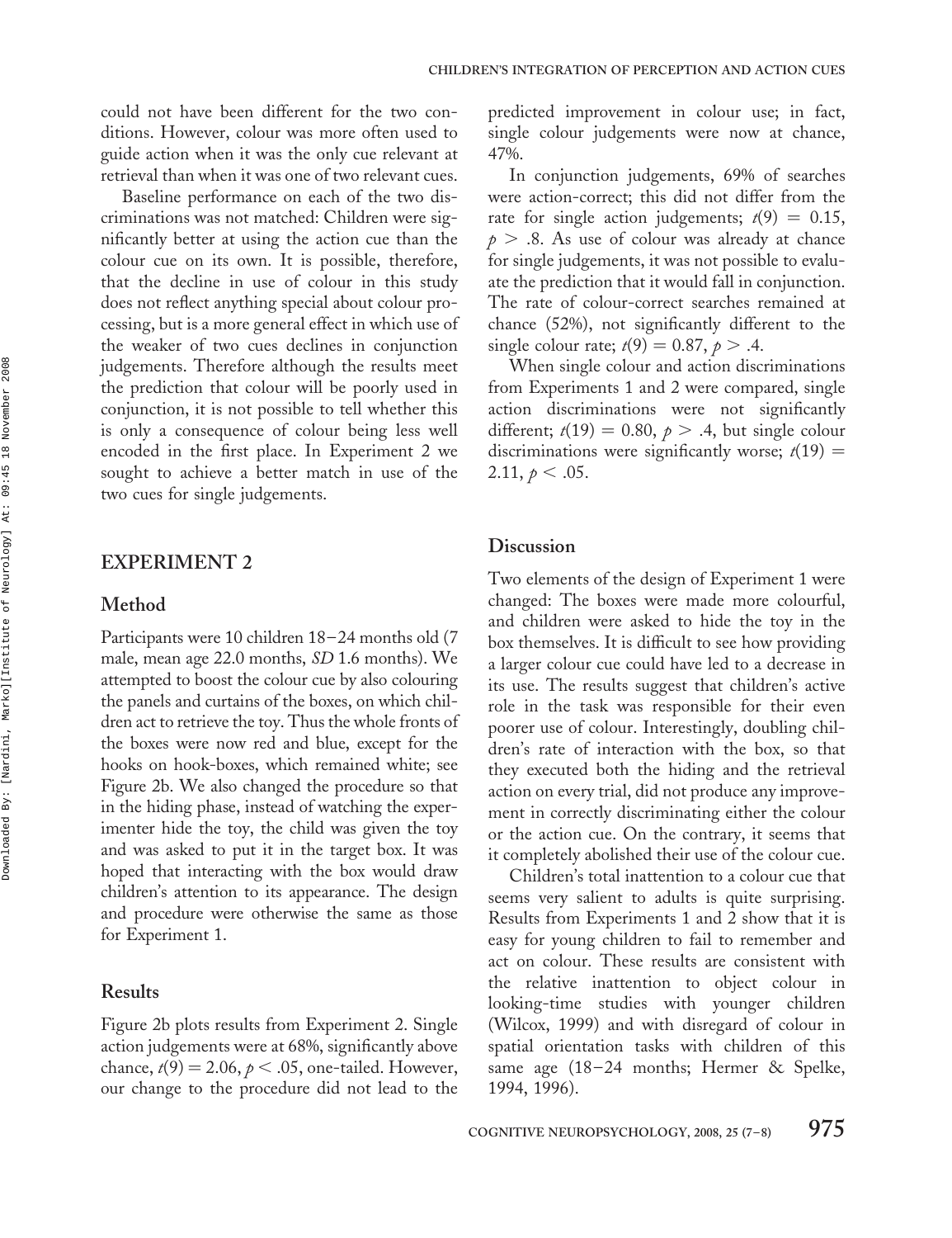To evaluate whether these effects arise from differences in the way colours and actions are processed, or whether they just arise when one cue is weaker, Experiment 3 changed the procedure again to improve children's use of colour. It also tested integration for two other surface cues monochromatic textures and faces—and studied development of the integration of these cues by testing 30–36-month-olds as well as 18–24 month-olds.

# EXPERIMENT 3

## Method

The fully coloured boxes from Experiment 2 were retained, but the procedure reverted to children watching the experimenter hide the toy. Two further sets of boxes were devised to test whether effects for colour generalize to other "ventral" cues; see Figure 3.

In a "textures" condition, the surface judgement was between patterns of black and white bars and spots. The fronts of two boxes were divided in half vertically with the left half black and the right half white (large texture elements, vertically oriented), while the fronts of the other two boxes had white horizontally elongated spots on a black background (small texture elements, horizontally oriented; Figure 3b); the average brightness of these two patterns was the same. In a "faces" condition, the fronts of boxes were taken up with monochromatic photographs of the faces and torsos of two people, a man and a woman, who (as well as different faces) had different clothes and hair (Figure 3c). In pilot work, children were at chance with face stimuli that were more alike than these. In all three conditions the second cue was a visual action cue (hook vs. curtain), as in Experiments 1–2. The different colour, texture, and face cues took up the whole of the fronts of the boxes, including the panel or curtain; see Figure 3. The left and right edges of "faces" and "textures" boxes were outlined in red. These features on the otherwise monochromatic boxes highlighted the hiding and retrieval places.

To improve sensitivity for detecting differences between conditions, sizes of groups were approximately doubled with respect to Experiments 1 and 2. In total, 122 children were tested. Of these, 6 would not follow the procedure correctly or completed fewer than three blocks, 2 had a strong side bias, and 3 a strong bias for responding to the incorrect cue (same criteria as those for Experiment 1); 111 were retained for analysis.

In the "colours" condition there were 20 children 18–24 months old (mean age 21.4 months, SD 2.0 months; 12 male) and 20 children 30–36 months old (mean age 33.3 months, SD 1.8 months; 11 male). In the "textures" condition there were 14 children 18–24 months old (mean age 21.4 months, SD 2.5 months; 6 male) and 18 children 30–36 months old (mean age 33.5 months, SD 1.8 months; 33 male). Testing with the younger age for textures stopped after fewer participants than other conditions as it became clear that children were at chance on the texture discrimination; see Results. In the "faces" condition there were 19 children 18–24 months old (mean age 21.1 months, SD 2.0 months; 9 male) and 20 children 30–36 months old (mean age 33.5 months, SD 1.5; 11 male).

## Results

Figure 4 plots mean percentage of action- and colour-correct searches in single and conjunction judgements by condition (top to bottom) and age (left to right). To summarize, disregard of the surface cue was seen for colours at 18–24 months and for textures at 30–36 months, but not for faces at either age.

## Integration of colour and action cues

With fully coloured boxes and the experimenter hiding the toy while the child watched, abilities for the single colour and action discriminations were closely matched (Figure 4a). At 18–24 months mean rates were 67% correct for action and 68% correct for colour;  $t(19) = 0.06, p > .9$ . At 30–36 months they were 70% for both cues;  $t(19) = 0.10, p > .9$ . Use of the action cue did not change in conjunction judgements at either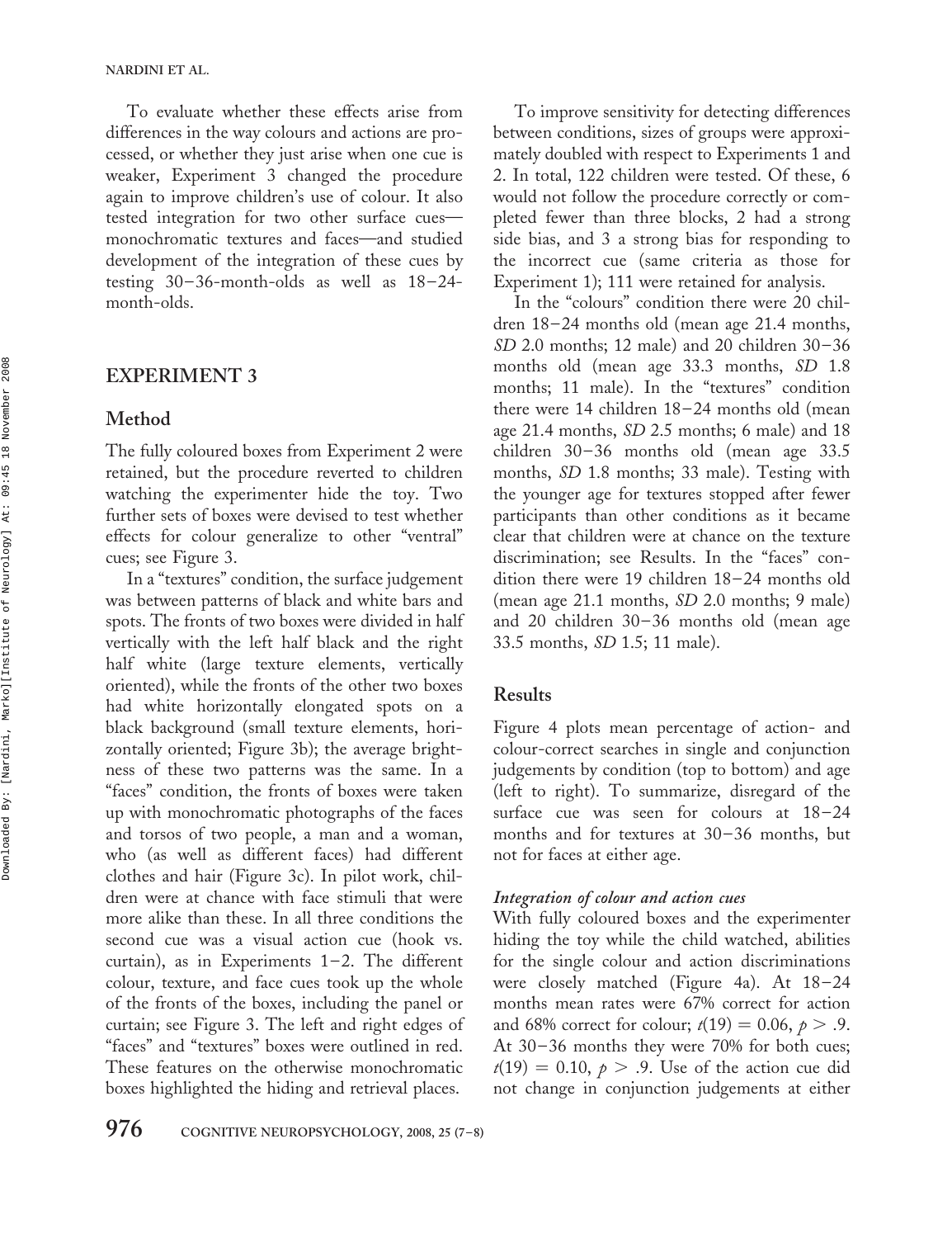

Figure 3. Stimuli for Experiment 3: boxes combining hook or curtain retrieval actions with (a) red versus blue colour; (b) "bar" versus "spots" texture; (c) female versus male face and body pictures. In (a) shades of grey are used to illustrate red and blue (the colours used did not have such a large brightness difference).

age; at 18–24 months,  $t(19) = 0.33, p > .7$ , at 30– 36 months,  $t(19) = 0.35$ ,  $p > .7$ . By contrast, use of the colour cue fell significantly at 18–24 months, from 68% in single judgements to 57% in conjunction judgements;  $t(19) = 2.42$ ,  $p <$ .03. At 30–36 months, however, use of colour in conjunction, 68%, did not differ significantly from its use singly, 70%;  $t(19) = 0.50, p > .6$ .

These results show that when rates of ability to hold either the colour or the action cue in working memory were very closely matched, based on children's ability to deploy either cue alone in a single judgement, at 18–24 months the colour cue but not the action cue was disregarded in conjunction judgements. So when required to integrate both visual action and surface features of an object, children tended to disregard colour, even though this surface feature is salient when judged alone. This phenomenon seems to be transient, as it is no longer in evidence by 30–36 months, when ability for single colour and action judgements seems to translate straightforwardly into ability for conjunction judgements.

## Integration of monochromatic texture and action cues

Figure 4b plots results from children tested with texture as the surface cue. The 18–24-month-olds were not above chance at discriminating boxes by texture even in single judgements, and their mean rate, 46%, was significantly below their rate for the action cue, 71%;  $t(13) = 2.93$ ,  $p < .02$ . Owing to this floor effect, use of textures could not fall

further for conjunction judgements. It remained similar at 47%;  $t(13) = 0.19$ ,  $p > .8$ . The prediction for a decline in use of the surface cue therefore could not be evaluated at this age. At the same time, use of the action cue in conjunction did not change significantly;  $t(13) = 0.91$ ,  $p > .3$ .

At 30–36 months children were adept at distinguishing boxes by texture (see Figure 4b), averaging 67% correct in single texture judgements, not significantly different from the 72% correct for single action judgements;  $t(17) = 0.88$ ,  $p >$ .3. In conjunction judgements use of the action cue remained no different to its use singly;  $t(17) = 0.00, \rho = 1.00$ . By contrast, in conjunction judgements use of the texture cue fell to 53%, a rate significantly below the single rate of 67%;  $t(18) = 2.45, \, p < .03.$ 

These results indicate that monochromatic texture is a surface cue that is poorly used to code location at 18–24 months. By 30–36 months the texture cue was used as successfully as the action cue in single judgements, but in conjunction judgements with the action cue, use of the texture cue fell to chance. This contrasts with the surface cue provided by colour, which did not fall in conjunction with the action cue at this age (Figure 4a).

#### Integration of faces and action cues

At both 18–24 and 30–36 months, children tested with the face–action boxes showed similar ability to discriminate boxes by the face and body pictures as by opening actions in single judgements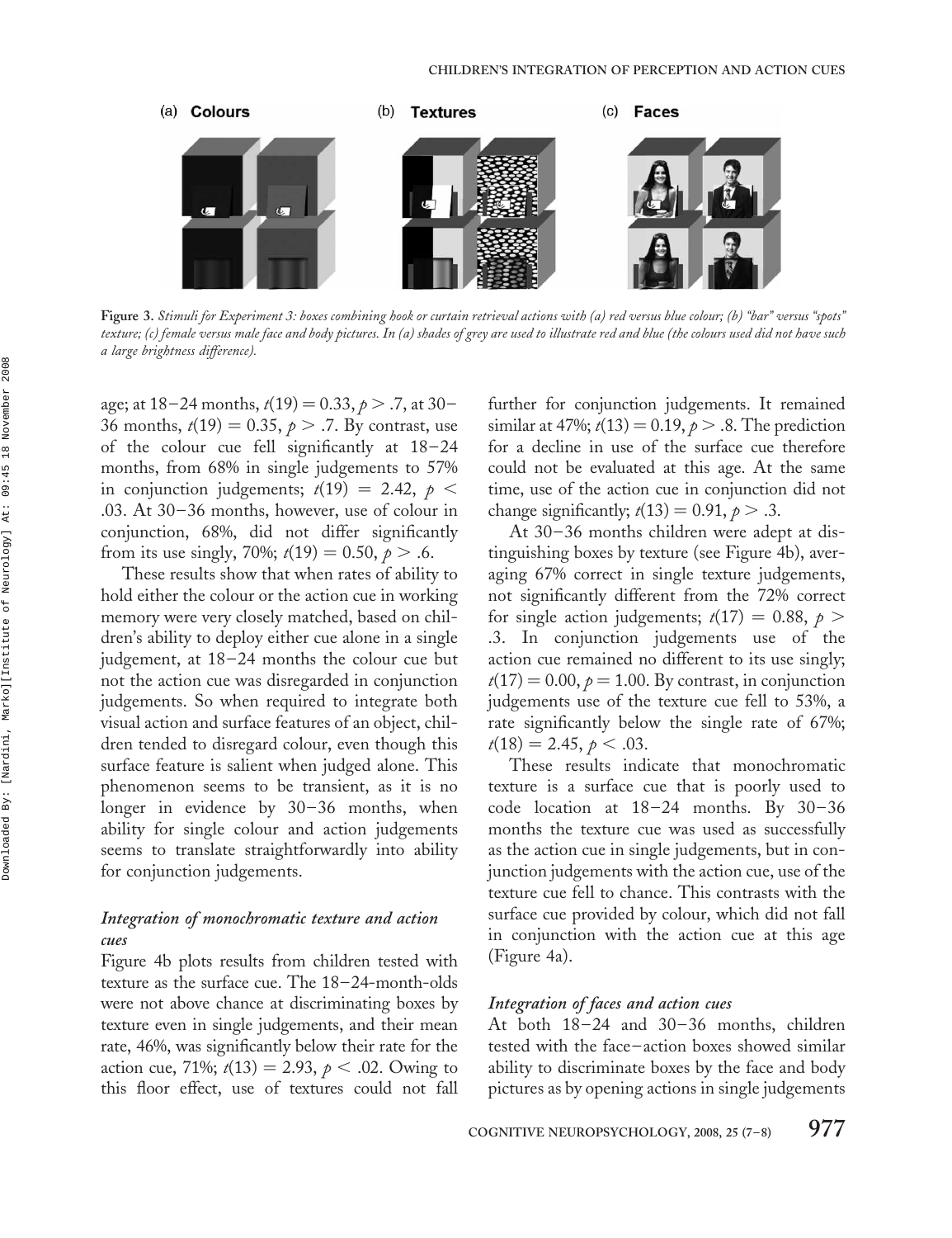

Figure 4. Results from Experiment 3: mean percentage correct searches (standard error bars) with (a) colour, (b) texture, and (c) face stimuli, at 18–24 months (left) and 30–36 months (right). In each plot, single judgements (left) and conjunction judgements (right) are shown for the action cue (white bars) and the surface (colour, texture, or face) cue (grey bars). Results of two-tailed paired  $t tests comparing conditions: "*"$ significant at the 5% level (two-tailed); "n.s." not significant.

(Figure 4c). At 18–24 months, faces (60%) did not differ from actions (62%);  $t(18) = 0.24, p > .8$ . At 30–36 months, faces (63%) and actions (66%) again did not differ;  $t(19) = 0.54$ ,  $p > .5$ . As before, for conjunction judgements use of the action cue did not decline significantly at either age; at  $18-24$  months,  $t(18) = 0.43$ ,  $p > .6$ ; at 30–36 months,  $t(19) = 0.61$ ,  $p > .5$ .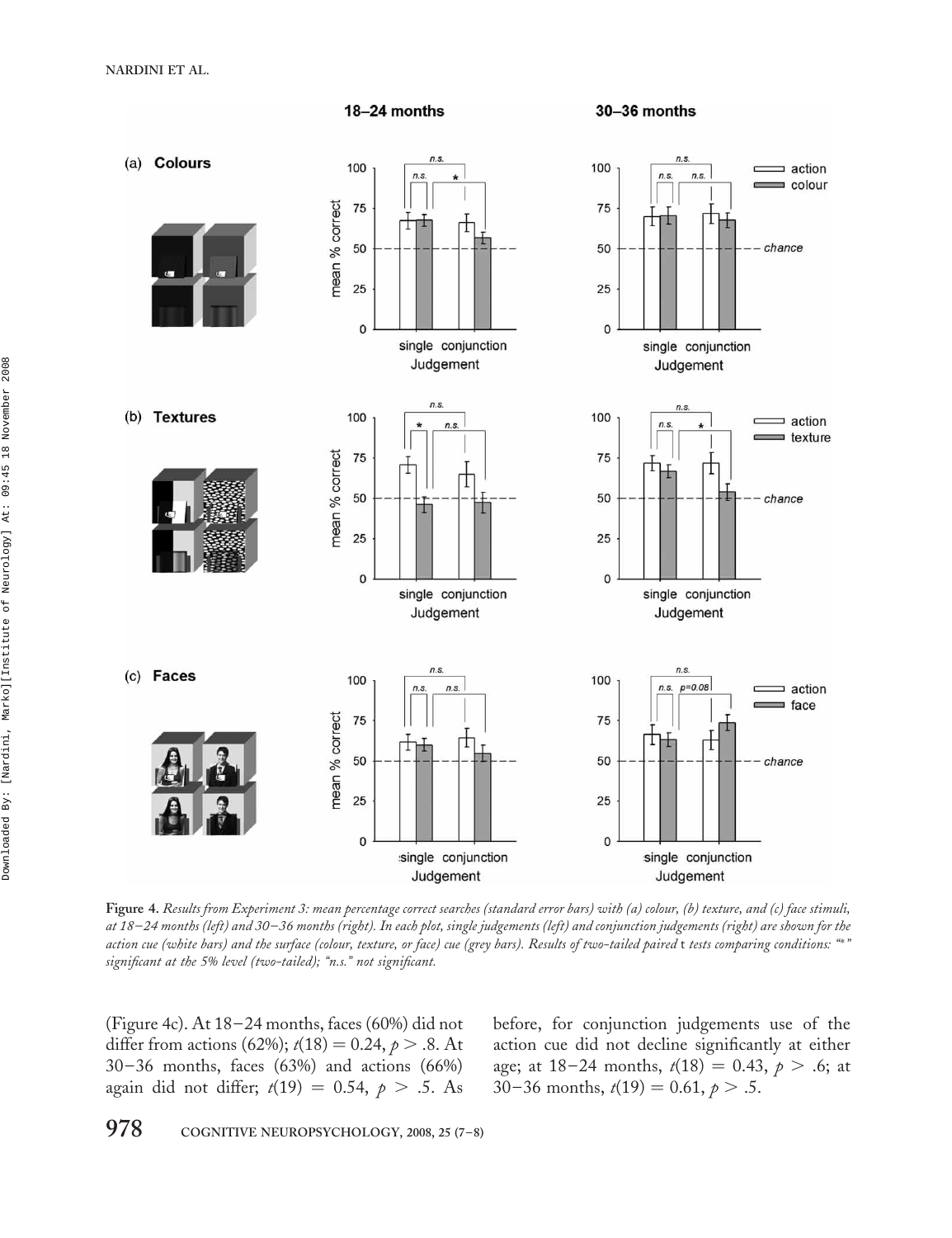Neither age showed a significant decline in use of the face cue in conjunction with action. At 18– 24 months, use of the face cue fell nonsignificantly from 60% to 55%;  $t(18) = 0.74$ ,  $p > .4$ . Counter to our prediction, at 30–36 months use of the face cue rose considerably for conjunction judgements, from 63% to 74%, a difference that approached statistical significance;  $t(19) = 1.86$ ,  $p = .078$ .

Importantly, this result shows that at the ages studied the "disregard" effect does not generalize to all visual cues that are surface and not "affordance" based: It does not extend from colours and textures to the more complex "ventral" cue provided by images of faces. There are several reasons why faces might be processed differently and therefore differently integrated with action; see Discussion. It is also possible that as particularly attention-grabbing stimuli, the faces situated above the panel with the opening action drew attention away from the action (i.e., that children fixated the face rather than the panel). This could explain the somewhat lower rate of single action-correct judgements at both ages relative to the two other conditions.

#### Differences in integration by cue and age

The above results show different patterns of cue integration as a function of surface cue and age. For example, disregard of colour cues in conjunction judgements was seen at 18–24 but not 30– 36 months, an age difference. At 30–36 months, disregard of surface cues was seen for textures but not colours or faces, a cue difference. To evaluate whether there were overall differences in integration as a function of cue and age, results were entered into a mixed ANOVA with between-subjects factors *age*  $(18-24 \text{ or } 30-36)$  and *condition* (colours, textures, or faces), and within-subjects factors cue (surface or action) and judgement (single or conjunction).

There was a main effect of Age, corresponding to an overall advantage for older participants,  $F(1)$  $= 5.79, p < .02,$  a main effect of Cue, corresponding to an overall advantage for action over surface cues,  $F(1, 105) = 8.78, p < .01$ , but no main effect of Judgement, showing that single and conjunction judgements did not differ

overall,  $F(1, 105) = 1.83, p > .1$ . There was a significant Condition  $\times$  Cue interaction;  $F(1, 105) =$ 4.09,  $p < .03$ , which corresponds to the result that whether the surface cue was disadvantaged with respect to the action cue depended on the condition—that is, on whether the surface cues were colours, textures, or faces.

The main effect of Cue and the Cue  $\times$ Condition interaction reflect the choice of cues in the design, in that if different visual features were chosen, overall differences between surface and action cues (and differences in this difference by condition) would change. Evidence for differential integration of surface and action cues in single and conjunction judgements would come from an interaction including the *judgement* factor. There was such an interaction, for Age  $\times$ Condition  $\times$  Cue  $\times$  Judgement;  $F(2, 105)$  = 3.30,  $p < .05$ . One way to describe this interaction is that how differences between single and conjunction judgements for surface and action cues varied as a function of cue pair (colour–action, texture–action, or face–action) was moderated by age. No other interactions were significant; in particular, there was no evidence either for a Condition  $\times$  Cue  $\times$  Judgement effect unmoderated by age ( $\rho$  > .4), nor for a Cue  $\times$  Judgement  $\times$  Age effect unmoderated by condition ( $p > .7$ ). In summary, the ANOVA shows uneven integration for visual cues in development, changing with the nature of the cue and with age. This is in agreement with the preceding analyses of individual conditions, which show differential patterns of integration by cue and age.

#### Effects of learning

Maintaining the visual features that distinguish the correct box has been described as a workingmemory task. However, as each child saw the toy hidden in the same box throughout the study, incremental learning for these features could contribute to performance. The rationale for keeping the boxes the same throughout was not to build up an associative response (which is unlikely given the relatively small number of trials), but to avoid proactive memory interference. However, if incremental learning were an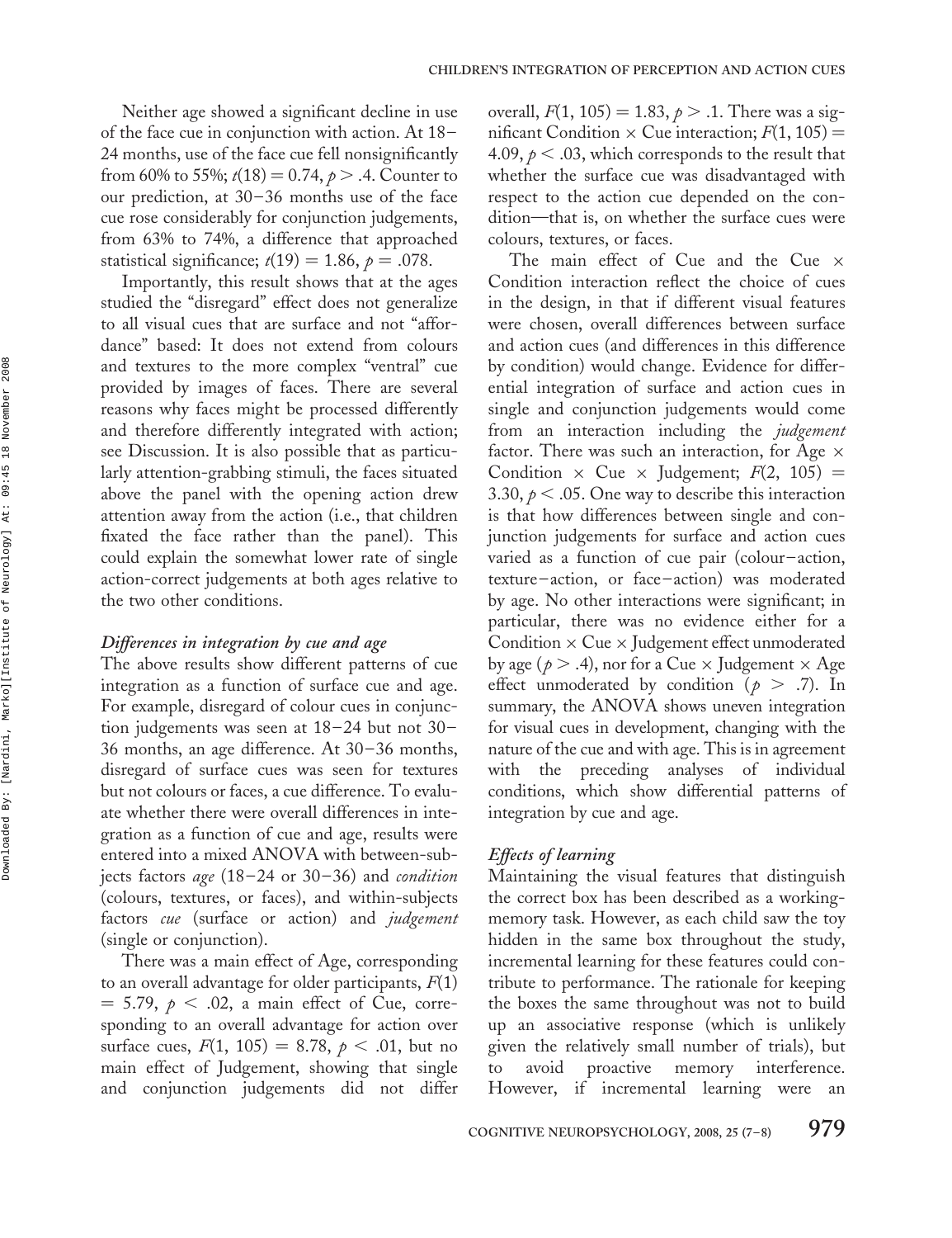important factor, then children's deficit in remembering colours and textures might be in associative (stimulus–response) learning, rather than in working memory. It could also be that differential rates of incremental learning for surface and action cues account for the overall asymmetries in using them.

To evaluate to what degree incremental learning contributed to behaviour, scores were analysed by block. An ANOVA including a linear trend term was carried out for each score with withinsubjects factor *block*  $(1-3)$ , as not all completed a fourth block). In total 24 ANOVAs were carried out, one for each measure plotted in Figure 3; only those that showed a significant effect of block are reported here. There was a significant effect of block, corresponding to improving performance for just one cue and condition: conjunction judgements for the action cue in 30–36 month-olds tested on textures; linear  $F$  for block  $= 4.86, p < .05$ . There were three significant effects of block corresponding to decreasing performance: for single judgements of colour in 30– 36-month-olds tested on colour (linear  $F =$ 4.75,  $p < .05$ ) and conjunction judgements of action in the same group (linear  $F = 5.15$ ,  $\rho <$ .04), and for single judgements of faces in 30– 36-month-olds (linear  $F = 5.15$ ,  $p < .04$ ).

These results show very little evidence for a contribution from incremental learning to the task. On the contrary, effects of block more often showed decreasing performance over the course of the study. After repeated exposure to the target box, children were not, on the whole, better able to discriminate it; instead, presumably decreasing interest in the task tended to make discriminations worse.

Differences between the "hook" and "curtain" actions In general children tended to prefer the hook action; both children excluded for a bias towards the incorrect action had a bias towards hooks. Among those retained for analysis, there was significantly better "single action" performance for children whose target was the hook on the colour–action condition at 18–24 months (80% vs. 52%);  $t(18) = 3.42, p < .01$ , and on the

face–action condition at 18–24 months (74% vs. 51%);  $t(17) = 2.70, p < .02$ . In other conditions and age groups differences in single action discriminations between "hook" and "curtain" participants were not significant.

These results suggest that for young children, the hooks were an appealing stimulus irrespective of their role in coding where the object is hidden. Insofar as the hooks attracted responses for this extraneous reason, ability to remember the "curtain" cue was underestimated (as participants remembering the curtain may nevertheless open a hook), while ability to remember the "hook" cue was overestimated (as participants with no representation in memory may arbitrarily choose the hook). These opposing biases are averaged in the overall scores plotted in Figure 4 and are reported in the main analysis.

To check whether "disregard of colour at 18– 24 months" is moderated by the significant difference in action discrimination between participants assigned to "hook" and "curtain" targets, the analysis was repeated separately for these subgroups. The 18–24-month-olds in the colour–action condition whose target was the hook were correct on colour on 64% of single judgements and 59% of conjunction judgements, showing a decline in use of colour in the same direction as the result for the whole group, although not statistically significant,  $t(10) = 0.97$ ,  $p > .3$ ; it should be noted that the reduction in participant numbers reduces the test's sensitivity). Those assigned to the curtain were correct on colour on 72% of single judgements and 53% of conjunction judgements, showing a significant decline in use of colour,  $t(8) = 2.45$ ,  $p < .05$ . Results from both subgroups are consistent with the main result, but it is interesting that those participants assigned to the more difficult action showed the strongest disregard of the nonaction cue (colour) in conjunction judgements.

## GENERAL DISCUSSION

The present studies showed a set of asymmetries in young children's integration of "perception" and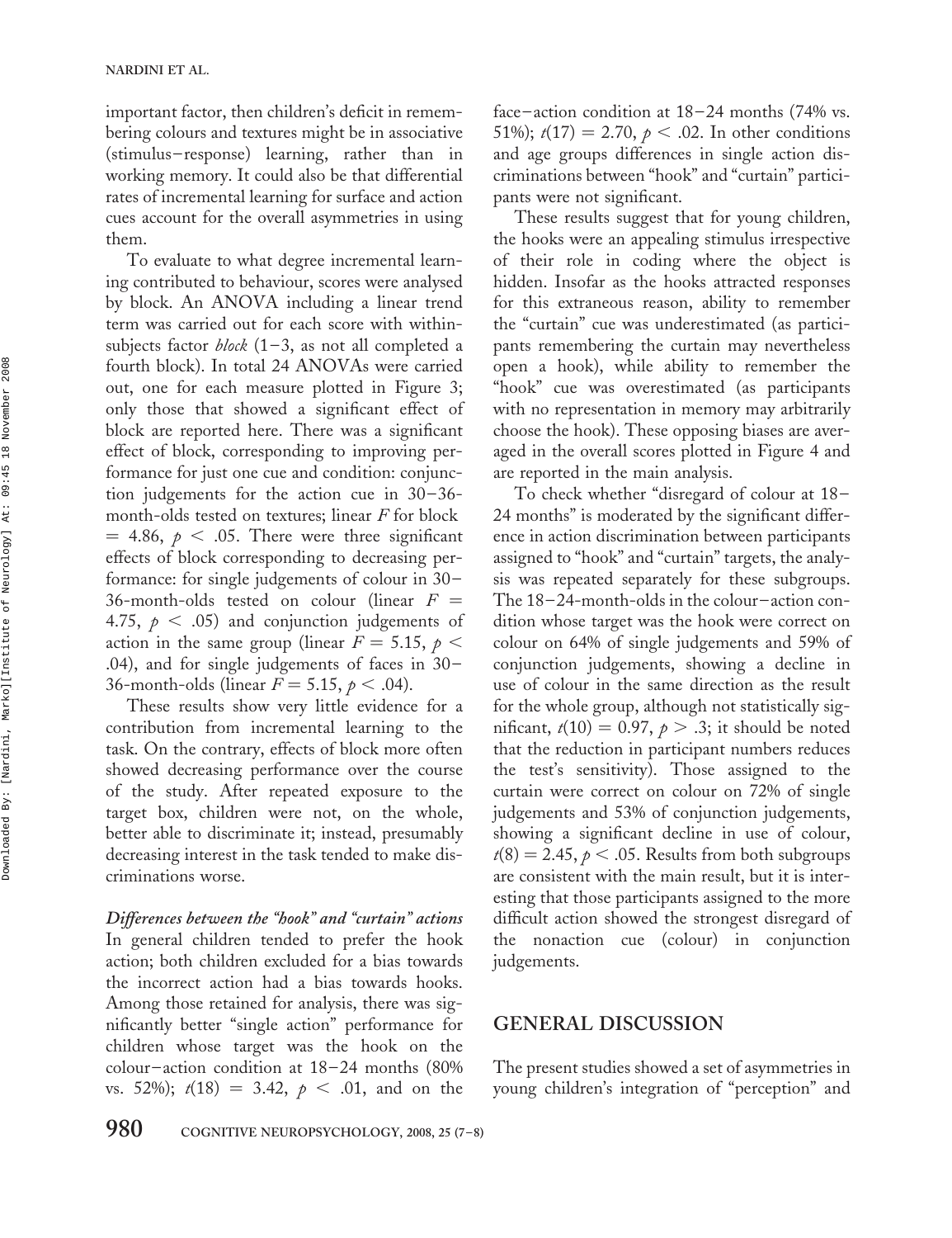"action" cues. When judging surface properties of objects at the same time as the objects' affordances for action, children selectively disregarded surface cues provided by colour and texture. The same did not occur for the surface stimuli provided by face and body pictures. Although these differ in many ways from the low-level colour and texture stimuli used in the other conditions (see below), this result provides a limiting case for the phenomenon, showing that it does not apply to all conjunctions of action and "surface" cues.

Results from all conditions of Experiment 3 analysed together show that there were differential patterns of integration for surface and action cues as functions of both cue and age. It is important to note that in those conditions of Experiment 3 that showed selective disregard of colour and texture in conjunction judgements, discriminations by colour or texture alone were well above chance, well below ceiling, and closely matched to discrimination by the action cue. The decline in ability to use colour or texture in conjunction cannot be accounted for by a poorer initial encoding for it. Rather, there is evidence that surface and action cues were held with similar accuracy in working memory, but use of the surface cue was less accurate at the response stage in judgements that required the use of both cues.

Experiments 1 and 2 also showed that relative to affordance for action, colour was apt to be poorly used as a cue for finding a hidden object. Even with bright and (to adults) highly distinctive red and blue coloured boxes, use of colour was low when the part of the box where hidden toys were retrieved was not also coloured (Experiment 1), or when children carried out both the hiding and the retrieval action (Experiment 2).

These results are consistent with those from looking-time measures at younger ages, which show an initial predominance of spatial over surface information for individuating objects after a delay (Wilcox, 1999; Xu & Carey, 1996) and difficulty maintaining both "ventral" and "dorsal" information about occluded objects (Mareschal & Johnson, 2003). The present results extend these findings, showing uneven

integration for colours to at least 18–24 months and for monochromatic textures to at least 30– 36 months. In adults and primates, prefrontal cortex has a crucial role in integrating dorsaland ventral-stream visual information for action (Rao et al., 1997; Rossetti & Pisella, 2002) and in maintaining visual information in working memory (Mohr et al., 2006; Munk et al., 2002). The immaturities of visual cognition seen in the present task therefore suggest an uneven development of integration between the networks processing visual information for action through the first and second years of life. The dissociations between colour, which was disregarded at 18–24 but not at 30–36 months, texture, which was disregarded at 30–36 months, and faces, which were not disregarded at either age, suggest that the developmental changes in the present study may not be best described in terms of the dorsal and ventral streams as a whole, but at the level of specific functions within each stream.

The flat images of faces that we used may have been retained in conjunction judgements as faces have a central role in social interaction: Consistent with their importance for the child, faces are differentiated from other stimuli from birth (Goren, Sarty, & Wu, 1975; Johnson, Dziurawiec, Ellis, & Morton, 1991). However, discrimination by faces alone ("single judgement") was not better than by colour alone; indeed at both ages the trend was for single face judgements to be worse (see Figure 4). Therefore if faces show a different pattern to colour or texture on the present task, it is not because they were just a more salient cue for search overall. Rather, the difference seems to arise in the integration process tested in the conjunction judgement conditions.

The present disregard of colour in a desktop search task shows that failures to use colour cues to find a hidden object do not only occur when children are disoriented (Hermer & Spelke, 1994, 1996). The disregard of colour reported in reorientation tasks may represent a more general phenomenon in visuocognitive development, resulting from difficulties with recruiting perceptual surface cues such as colour and texture to guide action. Hermer and Spelke argued that in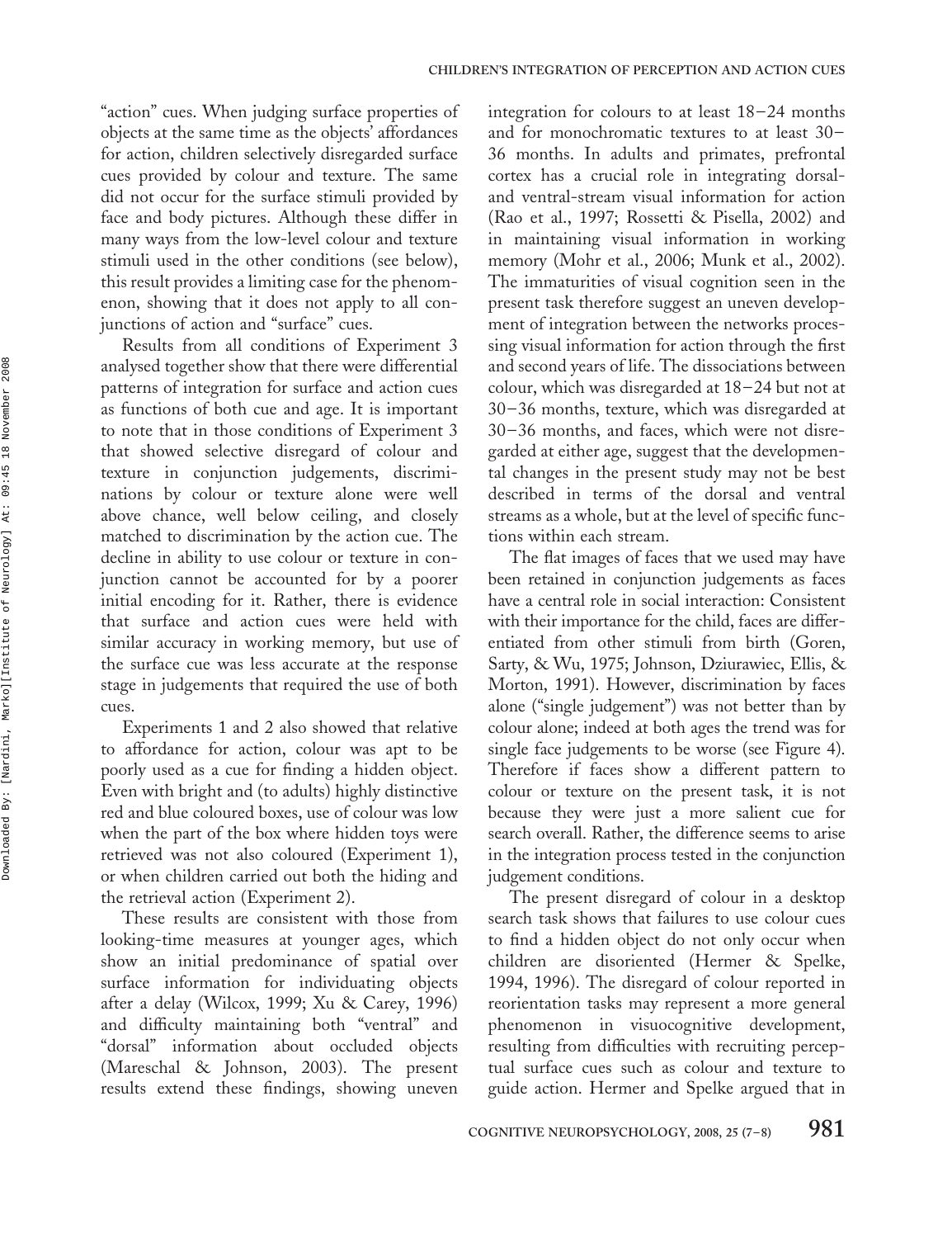their reorientation task, the developmental change enabling reorientation using colour was the acquisition of spatial language—allowing a location to be coded, for example, as "left of the blue wall" (Hermer-Vazquez, Moffet, & Munkholm, 2001; Hermer-Vazquez, Spelke, & Katsnelson, 1999; but see Ratliff & Newcombe, 2008). In the present task, in would be possible to use language to bind visual features in a phrase—for example, coding that a target was the "blue box with a hook". It is unlikely that many of our participants, all aged 36 months or less, could reliably code red and blue colour in words (Pitchford & Mullen, 2002) and less likely still that they could code a conjunction of colour and action. Some participants might have coded "man" versus "woman" (if not conjunctions of these with action) in the "faces" condition. The extent to which language development might contribute to coding conjunctions of visual features in working memory at this age remains an interesting question for further research (for related work with older children, see Dessalegn & Landau, in press).

Ability to discriminate the boxes along the relevant dimensions may also be linked to the development of categorization. Young children's ability to represent complex objects in terms of different underlying dimensions is limited (Smith, 1984), and the difficulties in conjunction (four box) judgements in the present task may be in categorizing the boxes according to both dimensions (e.g., colour and action). Children have long been reported to categorize objects earlier by shape than by colour (e.g., Brian & Goodenough, 1929; Kagan & Lemkin, 1961), which is consistent with their difficulties in discriminating by colour, as opposed to the shape signalling the opening action, in the present studies.

Although the target set of visual features remained the same throughout the study for each child, analysis of performance by block showed no evidence that incremental learning, consistent with the building up of an associative response, contributed to children's discrimination ability. This supports our understanding of the study as a working-memory task. In light of our finding that performance on the task did not improve as the

study progressed, future studies could check whether varying the target from trial to trial might serve better to maintain interest in the task. Some groups showed a significant bias towards the hook action relative to the curtain action. In follow-up studies it would be ideal to find two visually distinctive actions that do not differ in how intrinsically attractive they are to perform.

The present study bears on the real-life problem of rapidly integrating many different cues to guide an action. The broader question is how cues of different kinds are optimally weighted and integrated. Results from this study show that in young children's working memory, some cues win out over others. With development, visual cue integration improves. An important question is the degree to which children's failures to integrate colour and texture cues with visual action cues depends on their making action responses to the stimuli. In a future study, participants may "search" boxes with visual action differences without executing the relevant action, by using a pointer instead. A related question is whether conjunction judgements for two surface features will show a disregard of either cue. It will also be interesting to assess cue combination in adults using a directly comparable task.

First published online 11 February 2008

# REFERENCES

- Andersen, R. A., Essick, G. K., & Siegel, R. M. (1985). Encoding of spatial location by posterior parietal neurons. Science, 230, 456–458.
- Atkinson, J., & Braddick, O. (2005). Dorsal stream vulnerability and autistic disorders: The importance of comparative studies of form and motion coherence in typically developing children and children with developmental disorders. Cahiers de Psychologie Cognitive (Current Psychology of Cognition), 23, 49–58.
- Braddick, O. J., Birtles, D. B., Warshafsky, J., Akhtar, F., Wattam-Bell, J., & Atkinson, J. (2006). Evoked potentials specific to global visual coherence in adults and infants. Perception, 35, 3.
- Braddick, O., Curran, W., Atkinson, J., Wattam-Bell, J., & Gunn, A. (2002). Infants' sensitivity to global

2008

November

 $\frac{8}{18}$ 09:45

Neurology] At: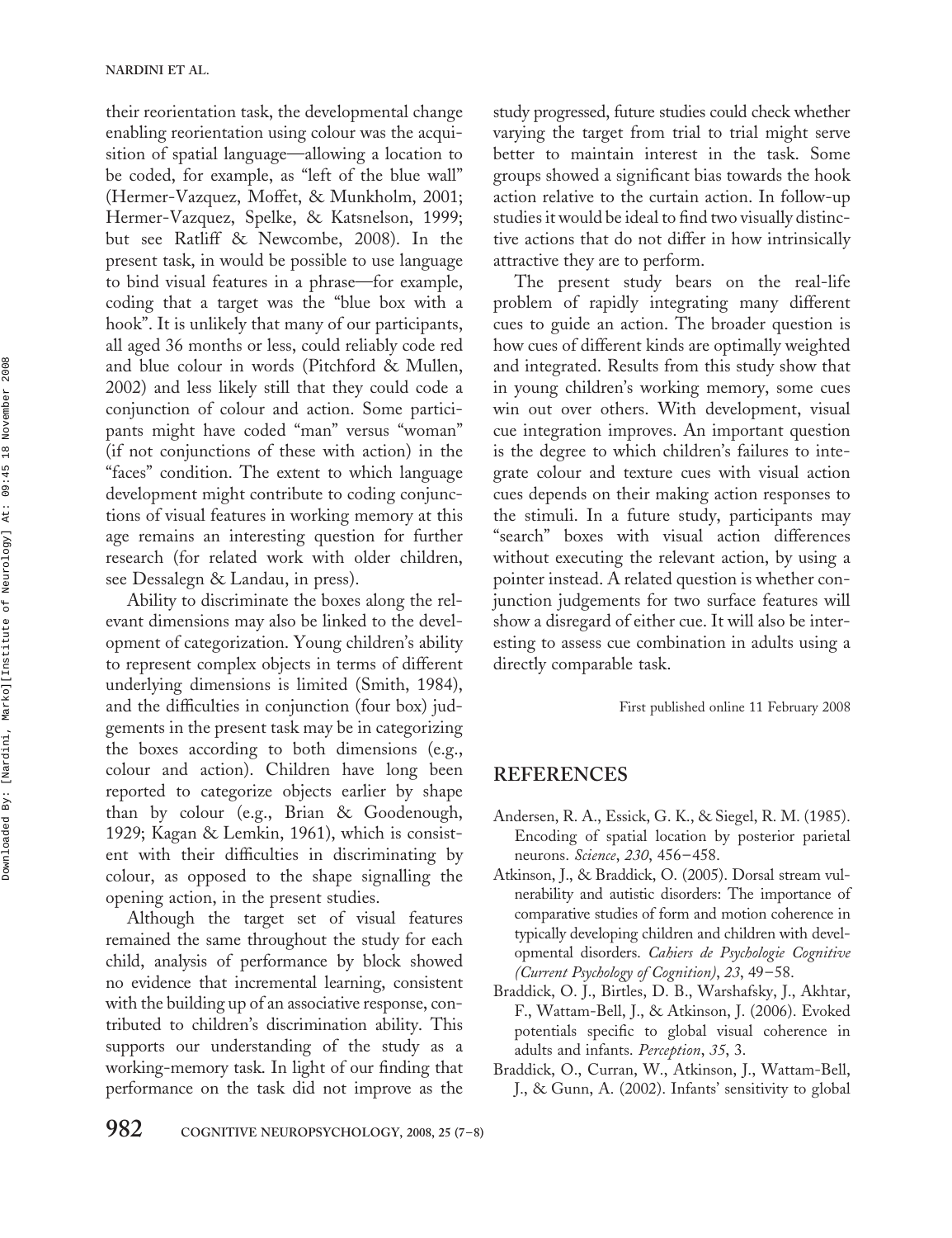form coherence. Investigative Ophthalmology and Visual Science, 43, E-Abstract 3995. Retrieved January 30, 2008, http://abstracts.iovs.org/cgi/ content/abstract/43/12/3995.

- Braddick, O. J., O'Brien, J. M. D., Wattam-Bell, J., Atkinson, J., & Turner, R. (2000). Form and motion coherence activate independent, but not dorsal/ventral segregated, networks in the human brain. Current Biology, 10, 731–734.
- Braddick, O., & Qian, N. (2000) . The organisation of global motion and transparency. In J. M. Zanker & J. Zeil (Eds.), Motion vision. Berlin, Germany: Springer Verlag.
- Brian, C. R., & Goodenough, F. L. (1929). The relative potency of color and form perception at various ages. Journal of Experimental Psychology, 12, 197–213.
- Csibra, G., Tucker, L. A., & Johnson, M. H. (1998). Neural correlates of saccade planning in infants: A high-density ERP study. International Journal of Psychophysiology, 29, 201–215.
- de Haan, M., Pascalis, O., & Johnson, M. H. (2002). Specialization of neural mechanisms underlying face recognition in human infants. Journal of Cognitive Neuroscience, 14, 199–209.
- DeLoache, J. S., Uttal, D., & Rosengren, K. S. (2004). Scale errors offer evidence for a perception–action dissociation in early life. Science, 304, 1027–1029.
- Dessalegn, B., & Landau, B. (in press). More than meets the eye: The role of language in binding and maintaining feature conjunctions. Psychological Science.
- Dobkins, K. R. (2006). Enhanced red/green color input to motion processing in infancy: Evidence for increasing dissociation of color and motion information during development. In Y. Munakata & M. H. Johnson (Eds.), Attention and performance XXI: Processes of change in brain and cognitive development (pp. 403–425). Oxford, UK: Oxford University Press.
- Fuster, J. M., Bodner, M., & Kroger, J. K. (2000). Cross-modal and cross-temporal association in neurons of frontal cortex. Nature, 405, 347–351.
- Gallant, J. L., Braun, J., & van Essen, D. C. (1993). Selectivity for polar, hyperbolic, and Cartesian gratings in macaque visual cortex. Science, 259, 100–103.
- Gegenfurtner, K. R., Kiper, D. C., Beusmans, J., Carandini, M., Zaidi, Q., & Movshon, J. A. (1994). Visual Neuroscience, 11, 455–466.
- Goodale, M. A., & Westwood, D. A. (2004). An evolving view of duplex vision: Separate but interacting cortical pathways for perception and action. Current Opinion in Neurobiology, 14, 203–211.
- Goren, C. C., Sarty, M., & Wu, P. Y. K. (1975). Visual following and pattern-discrimination of face-like stimuli by newborn-infants. Pediatrics, 56, 544–549.
- Gunn, A., Cory, E., Atkinson, J., Braddick, O., Wattam-Bell, J., Guzzetta, A., et al. (2002). Dorsal and ventral stream sensitivity in normal development and hemiplegia. Neuroreport, 13, 843–847.
- Hermer, L., & Spelke, E. (1994). A geometric process for spatial reorientation in young children. Nature, 370, 57–59.
- Hermer, L., & Spelke, E. (1996). Modularity and development: The case of spatial reorientation. Cognition, 61, 195–232.
- Hermer-Vazquez, L., Moffet, A., & Munkholm, P. (2001). Language, space, and the development of cognitive fexibility in humans: The case of two spatial memory tasks. Cognition, 79, 263-299.
- Hermer-Vazquez, L., Spelke, E. S., & Katsnelson, A. S. (1999). Sources of flexibility in human cognition: Dual task studies of space and language. Cognitive Psychology, 39, 3–36.
- Hood, B., Cole-Davies, V., & Dias, M. (2003). Looking and search measures of object knowledge in preschool children. Developmental Psychology, 39, 61–70.
- Jeannerod, M. (1997). The cognitive neuroscience of action. Oxford, UK: Blackwell.
- Jeannerod, M. (1999). A dichotomous visual brain? Psyche, 5. Retrieved January 30, 2008, from http://psyche.cs. monash.edu.au/v5/psyche-5–25-jeannerod.html
- Johnson, M. H., Dziurawiec, S., Ellis, H., & Morton, J. (1991). Newborns preferential tracking of face-like stimuli and its subsequent decline. *Cognition*, 40, 1-19.
- Kagan, J., & Lemkin, J. (1961). Form, color, and size in children's conceptual behavior. Child Development, 32, 25–28.
- Kanwisher, N., McDermott, J., & Chun, M. M. (1997). The fusiform face area: A module in human extrastriate cortex specialized for face perception. Journal of Neuroscience, 17, 4302–4311.
- Kobatake, E., & Tanaka, K. (1994). Neuronal selectivities to complex object features in the ventral visual pathway of the macaque cerebral cortex. Journal of Neurophysiology, 71, 856–867.
- Learmonth, A. E., Nadel, L., & Newcombe, N. S. (2002). Children's use of landmarks: Implications for modularity theory. Psychological Science, 13, 337–341.
- Levy, R., & Goldman-Rakic, P. S. (2000). Segregation of working memory functions within the dorsolateral prefrontal cortex. Experimental Brain Research, 133,  $23 - 32$ .

2008